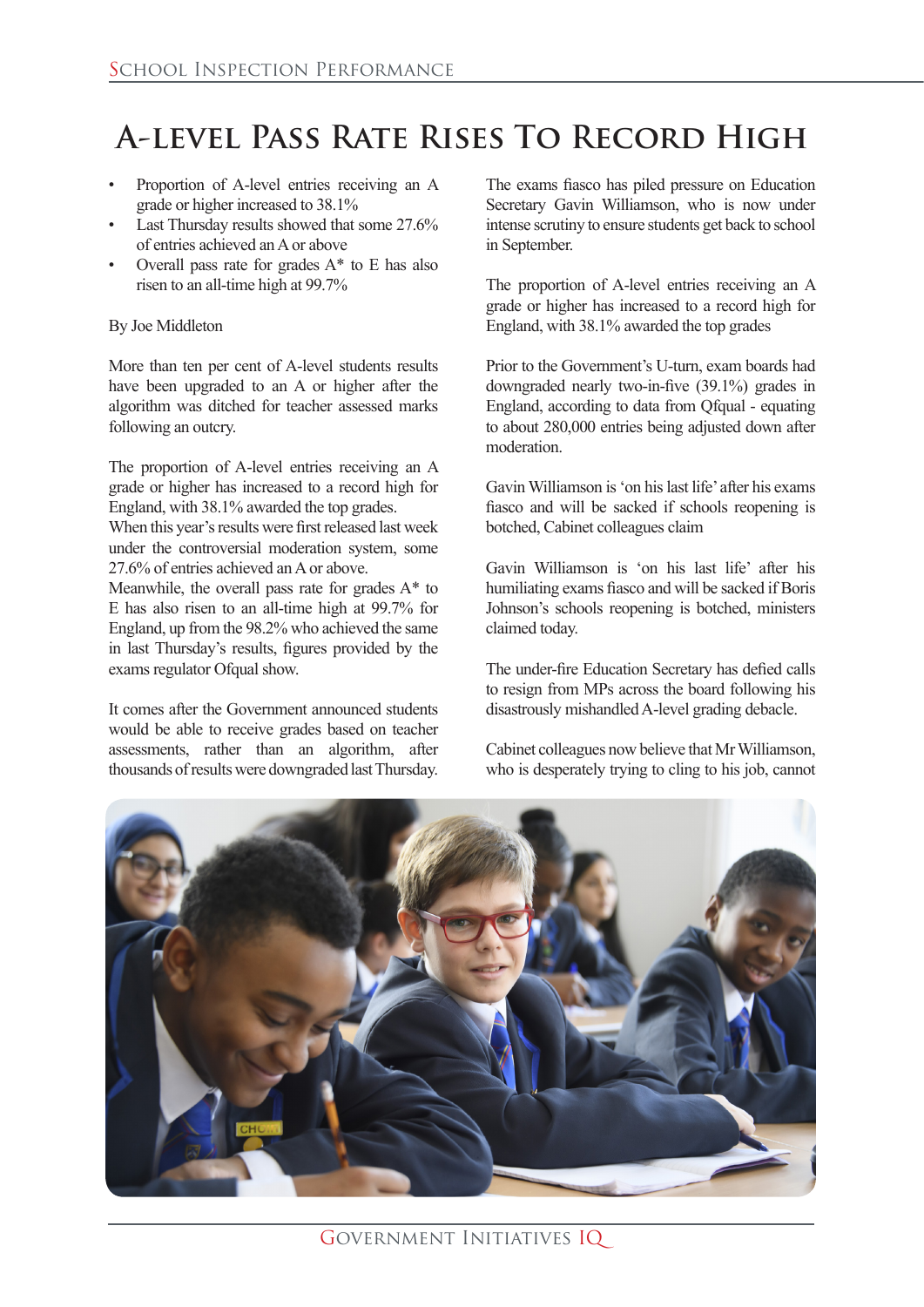survive another mishap if he also bungles the PM's promise to reopen schoolsin England in time for the new term in September.

A total of 35.6% of grades were adjusted down by one grade, 3.3% were brought down by two grades and 0.2% came down by three grades.

Teachers were told to submit the grades they thought each student would have received if they had sat the papers, alongside a rank order of students, after exams were cancelled amid the Covid-19 pandemic.

However, exam boards moderated the grades to ensure this year's results were not significantly higher than previously and the value of students' grades were not undermined.

Meanwhile, approximately 15,000 students who were rejected by their first-choice university will now meet the offer conditions set for them to study after the grading U-turn.

Ucas (the Universities and Colleges Admissions Service) said universities had 'exercised flexibility' after it analysed the results from the four largest awarding bodies for 160,000 students who received upgraded A-level marks in England.

They showed that around 100,000 of those students had already secured a place at their first-choice university on results day last Thursday.

Of the remaining 60,000 students, around one in four, approximately 15,000, will now meet the A-level offer conditions of their original first choice university. Ucas said.

It comes as the proportion of GCSE entries in England awarded top grades has surged to a record high after a U-turn meant results could be based on teachers' estimated grades amid cancelled exams.

Hundreds of thousands of youngsters received their GCSE results onThursday following major changes - but around 200,000 Btec pupils will not get their final results following a last-minute review of grades.

More than one in four (25.9%) GCSE entries in England scored one of the three top gradesthis year, up from just over a fifth  $(20.7%)$  last summer, figures from exams regulator Ofqual show.



The proportion receiving at least a 7 - the equivalent of an A grade - is a record high based on available data following the decision to award grades based on teachers' assessments, rather than an algorithm

A number of A-Level subjects have seen large jumps in pupils receiving A or higher compared to  $2019$  results

Figures from Ofqual show that 6.3% of entries in England were awarded a 9 - the highest grade under the new numerical grading system - this year.

More than three in four (76%) entries were awarded at least a 4 - which is broadly the equivalent of a C in England, which is up 8.9 percentage points on last year when 67.1% achieved the grades.

Ofqual 'knew algorithm was doomed to failure'

Watchdog Ofqual knew its algorithm was 'doomed' in June, a whistleblower claimed last night.

Speaking on condition of anonymity, an adviser who helped to develop the software said it was evident 'there would be winners and losers' as soon as schools submitted teacher-assessed grades between June 1 and 12.

'There was a very specific point when it became doomed,' he said. 'There was clearly always a potential this could blow, because of the nature of it. There wasn't really even a need to discuss that point, because it was always lingering in the background.'

In a further blow to Gavin Williamson, it was also claimed that the Education Secretary was personally warned about the algorithm's shortcomings last month.